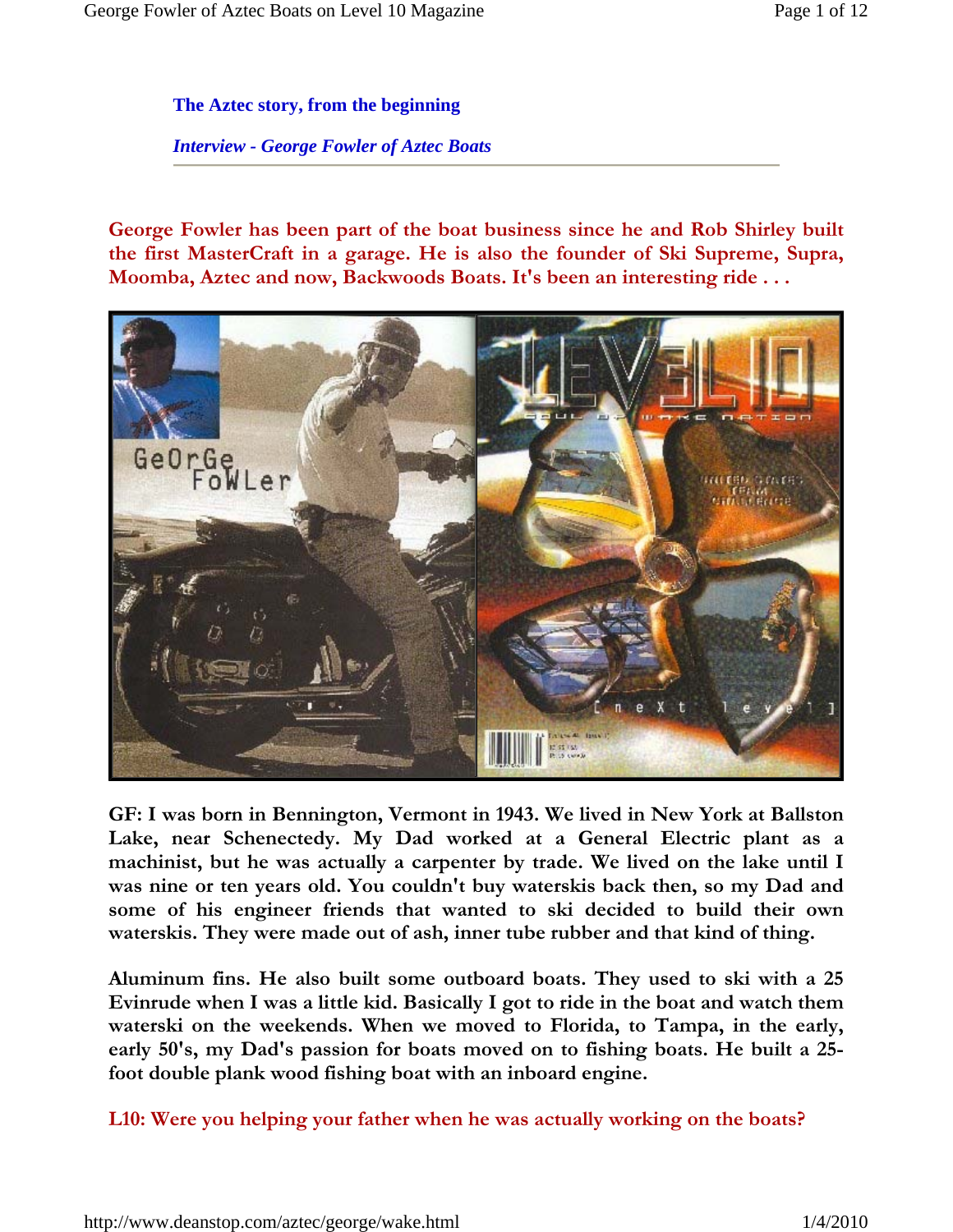**GF: Yeah, as much as you can as a kid. Just hanging out and handing him screws. In those old wood boats there was a lot of brass screws. [laughing] It took a long time. And they had to soak the wood so that they could bend it to the curvature of the bottom and all of that. So it was a long process. How much I helped I don't really remember. I was just a tag along kid, watching. So I went to high school in Tampa. Worked on a cattle ranch. Was in the AG program in high school. Got out of high school. Decided that it was time to go in the army. So I went in the army for three years.** 

**I was in the 82nd Airborne Division and then I was with the Special Forces until 1964. That was right when the Vietnam thing started. So I got out. I felt lucky I didn't have to go to Vietnam.** 

#### **L10: When you got out of the service -**

**GF: Then I went to electronics school in Miami. On the GI bill. Back then computers were just kind of getting started real good and so we were going into computer electronics. Then I worked for RCA. But while I was at Miami, in school, I met a guy named Art Koser. He now works for CorrectCraft and has for years and year and years. Art and I were roommates and we skied together. He had a little fiberglass outboard boat with a 50 Mercury on it. We'd have to stand up on the bank and let the boat get a jump start to get started on the slalom because it wouldn't pull us up. When we both left school, we moved to West Palm Beach. There we met Rob Shirley at the ski club at Palm Beach, at his waterski school actually. One day they were out flying flat wing kites from the ski school. Art and I were just skiing and we didn't even know how to approach those guys. But they had a couple of kites up at one time and one wrecked.** 

**We went over to help them pick up the aftermath of the kites, that's when I met Rob. I got to know Rob and then started hanging out at ski school with him. And then I got involved in the ski club, and I ended up being the clown on the ski team. At the time I was still working at RCA. One day I came home from work and went to the ski school and found Rob ripping the engine out of his Nautique.** 

#### **L10: Now what year was this?**

**GF: This was in '67/'68, right around that time period. Rob was a draftsman of sorts. He had been for Pratt Whitney. He had been involved in boating and waterskiing in Tennessee prior to moving to Florida. He was a waterskiier and he decided to design a different boat. We started in an old CorrectCraft and cut it up and modified it and built the first MasterCraft boat while we were in West Palm Beach.** 

#### **L10: Built the first one?**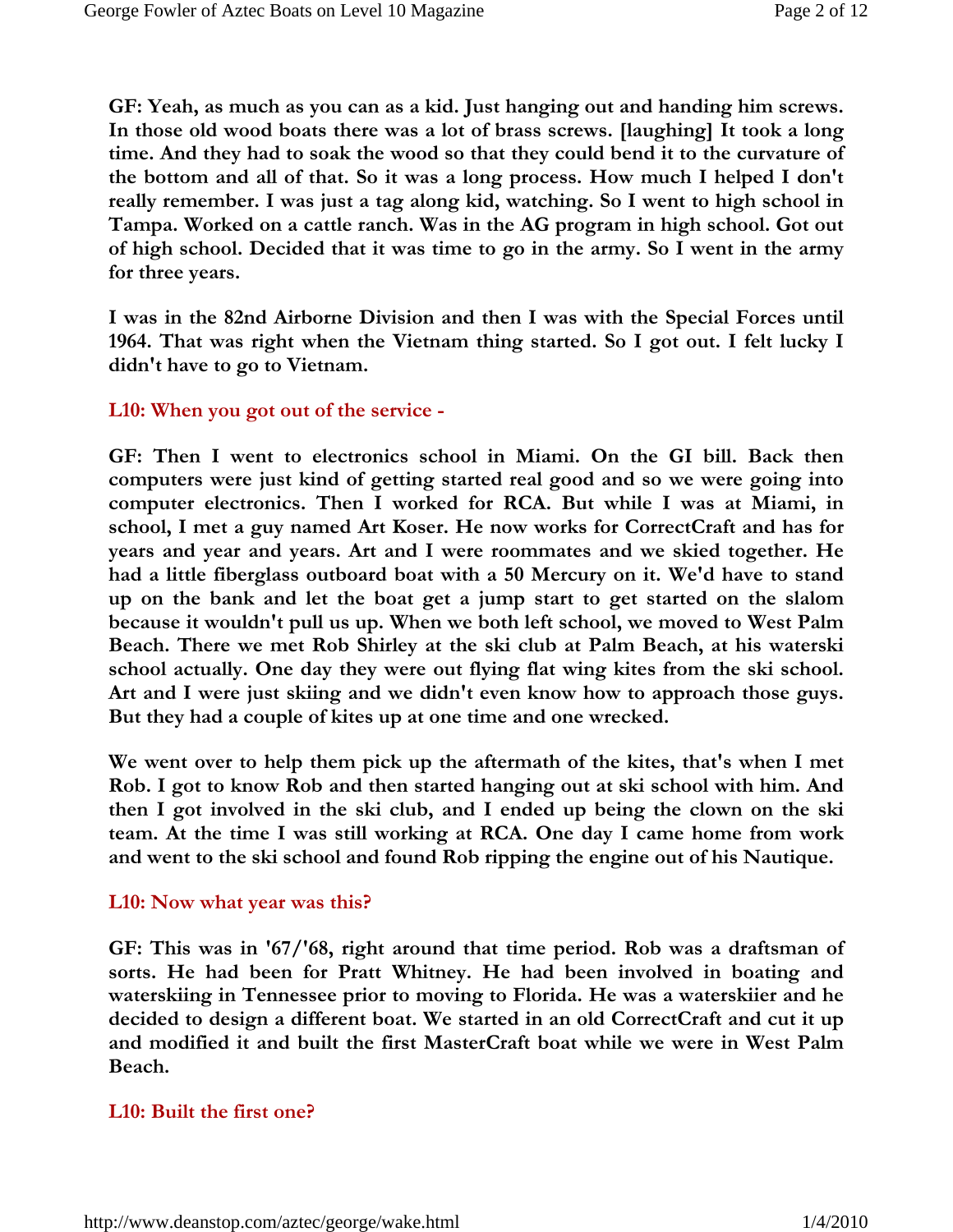**GF: Yup. The first MasterCraft in West Palm Beach. Actually out of Boynten Beach, I believe is where the little fiberglass shop was. We didn't have our own fiberglass shop so we had to do it somewhere. I just had become friends with Rob. Art and I would go down and work at the fiberglass shop helping him out with whatever he was doing. He was running the ski school during the day and we'd work on the boats at night.** 

## **L10: So that first boat popped out.**

**GF: Yeah. It was an orange and white one. It had an orange bottom: tangerine orange bottom, white deck. I remember the first time we put it in the water we didn't know where all the drain plugs went. We had the motor box up there was water squirting out of it like a sprinkler system. He was going to Canton, Ohio, to the National's with it. So they got all of that fixed.** 

## **L10: Now did he name it MasterCraft back then?**

**GF: Yeah! We were trying to think of a name and we were just popping names back and forth all the time. Somewhere along the way he and I were talking one afternoon and I don't remember just who's idea it was for MasterCraft, but it popped up and it sounded good to us. That's the way it started. Just kind of out of the blue. So then he went to Canton, Ohio, to the Nationals. And then he'd go through the process of building one boat at a time and find somebody to buy it and then build another one. I left West Palm Beach and went to Boston and went to work for Honeywell.** 

**I had been dating Rob's sister, so she came to Boston and we got married up there and then decided that we'd go back to Florida. So on the way back to Florida we stopped in Tennessee to see her folks. And lo and behold, we got there late one Saturday night, and Rob and his family had arrived in Tennessee the night before. There had been an accident at the ski school in Florida, where a girl had been up on the ski ramp and somebody went by with a boat, and skiied around the ramp, threw the rope up and the rope wound around the girl's neck. Apparently it jerked her off the ramp by the neck. There were lawsuits flying everywhere and everyone was down on him.** 

#### **L10: Was she badly injured?**

**GF: No, it didn't killer her, luckily. So, with all the lawsuits going on, and everybody scared to death of what was going to happen, Rob had to bail out of West Palm. He'd got a rental truck and moved his family back to Tennessee. We decided to stay in Tennessee and I went to work for Oak Ridge National Laboratories with Union Carbide. In the meantime, Rob got the molds up there and I started helping him in my spare time. We were building one boat at a time**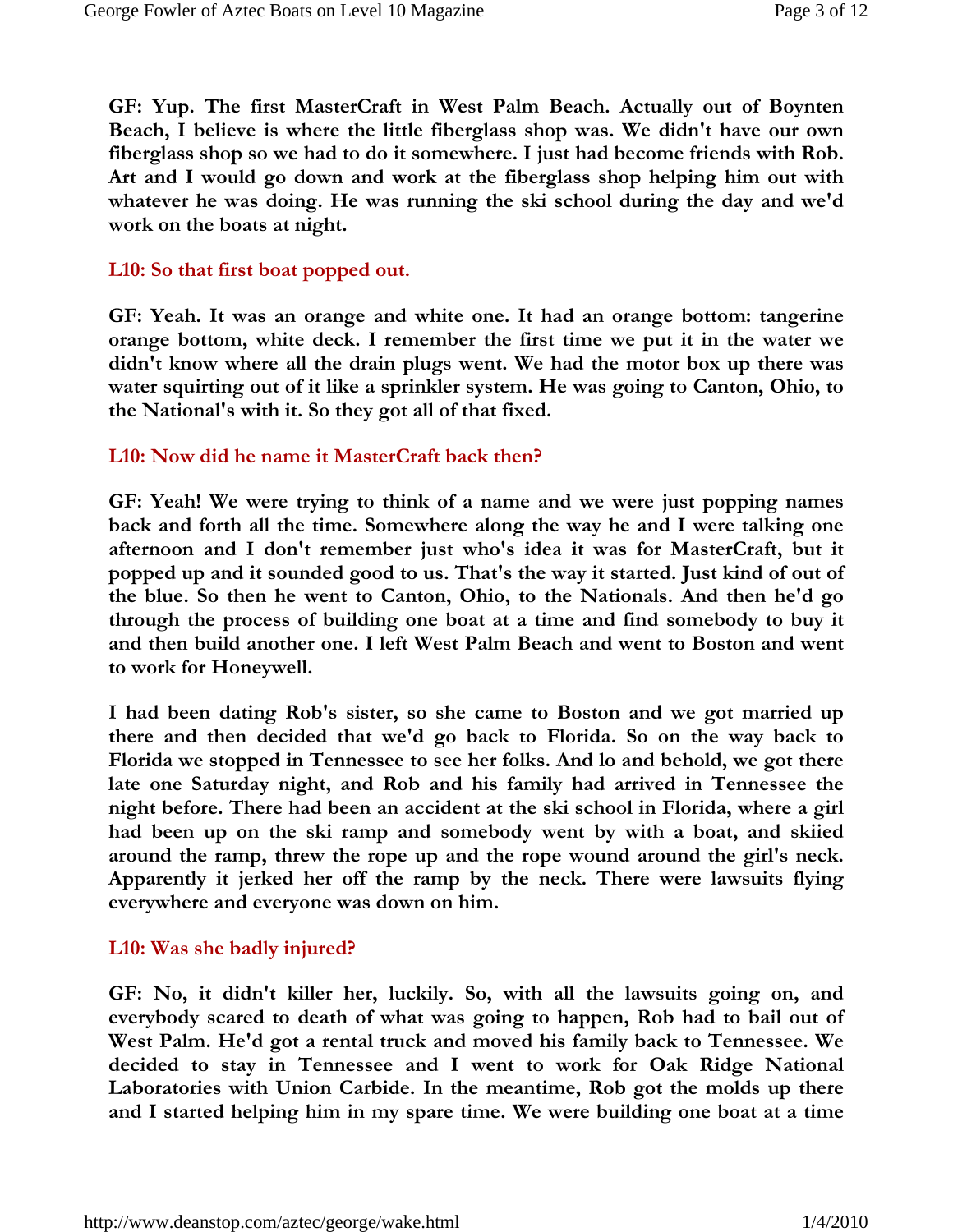**out of this little two-car garage that we could barely squeeze in to. We'd put the mold in the garage, paint it and lay it up, built it. And then we'd order all of the parts.** 

# **L10: How many people were helping besides you and Rob?**

**GF: Pretty much just Rob and I at the time. His Dad was there and his wife and his sister, but we did most of it.** 

# **L10: Good times? Good days?**

**GF: Oh yeah. Except for the resin on our bellies setting up because the building was so narrow that when we were laying up the glass there wasn't enough room to back away from the mold so we'd have resin all over us. But we built boats. When he'd get one finished he'd head for Florida and drive around until he could find somebody to buy it. He'd have enough money to come back home, buy enough parts to build another one. So we did that for a while. Then on his Dad's place up on the corner of Binfield road where the old plant still is today, he built a little 30 by 100 metal building and moved into it. When we moved into it I quit Union Carbide and he and I built boats out of this huge 3000-foot square building.** 

# **L10: Still just you two guys?**

**GF: Yup. We'd build one boat a week and suffer through the process. We'd have to build our own trailers. Do our own fiberglass work. Rig the boats. And then Rob would go down the road and sell it to somebody.** 

# **L10: Who did what at the factory?**

**GF: I learned to do everything there. I welded the trailers. I painted the trailers. Rigged them, rigged the boats, gelcoated, fiberglass work, woodwork. When there's only two or three of you, you do everything. That went on for a number of years.** 

# **L10: Now at that time did you have a monetary interest in the company or were you just an employee?**

**GF: No, I didn't have any money in the company. God, it's a long time ago. I was thinking that maybe Rob had borrowed a little bit of money from the SBA or somebody. I don't remember how we had enough money to get going. But I never had an interest. I was supposed to have gotten an interest, but I never did. I was just on salary and I just worked fifty or sixty or seventy or eighty hours a week; whatever it'd take.**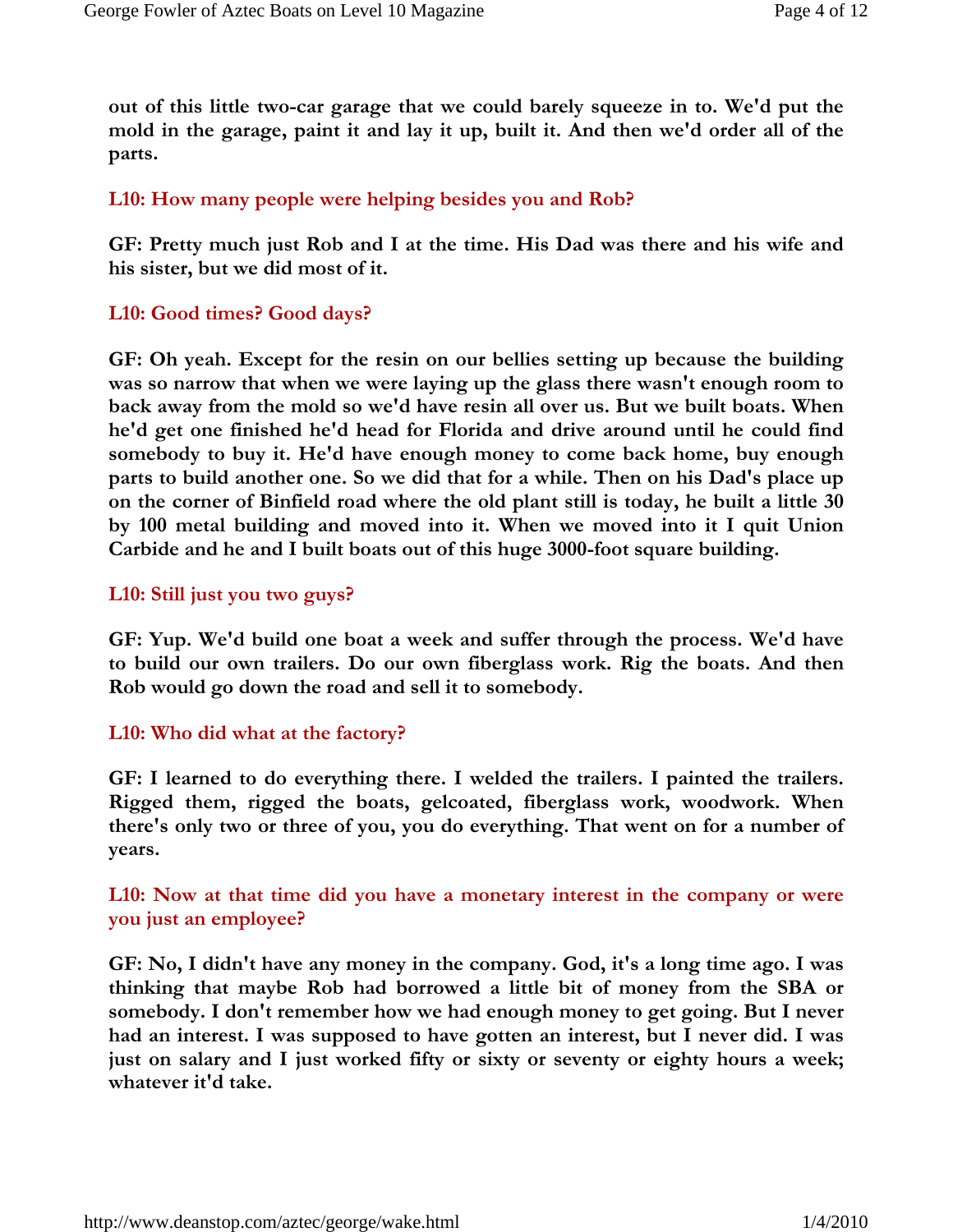**Lots of times on Tuesday afternoon I'd leave for the Carolinas to go pick up an engine. Drive all night, come back, get the engine started on Wednesday morning. Take a nap, get up, go back to work. Get the boat rigged and on Thursday I'd start building the trailer while they were finishing up the boat. And then by Friday afternoon or Friday night or whenever it was that we got the boat finished I'd hook up behind my truck, take off for the weekend, get it delivered and to get back to put the money in the bank Monday morning to make payroll for Friday. So we lived pretty much hand to mouth on a day to day basis for several years.** 

#### **L10: Now how long did that last? You said several years.**

**GF: I was there until 1977. At the time that I left, I'd already gotten a divorce from his sister. At that time, Rob and I had kind of got on the outs with each other. And I decided that I wanted to go on and do something else. When I turned in my notice to Rob and told him that I'd work for four or five or six weeks, however long it took to get everybody up to speed on what I was doing. I didn't want them to have trouble with my leaving. I told him that on Sunday and on Wednesday Rob flew out of town and left a week's paycheck on my desk with a note telling me not to be there when he came home that evening. I guess he flew out of town so that he wouldn't have to face me and tell me that I was gone.** 

# **L10: That made you feel a little bitter?**

**GF: I was pretty pissed off about that whole thing. And to back track a little bit, I had gone to the MasterCraft attorney's in town a month or two prior to that to set up a contract to get an outside source to build some boats for us because we couldn't produce enough in our facility. We thought we'd farm out some of the fiberglass work. While I was at that meeting getting the agreement set up with the attorneys, and they asked me if I would be interested in getting in the boat business with one of their business partners. I told them I didn't think so, but I'd think about it. So when Rob shoved me out of there without even talking to me or paying me any severance I was pretty pissed off about it. That afternoon I went to see those attorneys. They put me in touch with their business partner and within a week they wanted me to put together a business plan to start another boat company. They actually wanted to get in the inboard ski boat business. That's how the ski Supreme was born in '77.** 

# **L10: How did you come up with your first design?**

**GF: There was an old bodyshop complex and we rented three stalls in it. I took a friend of mine, a doctor who had a MasterCraft and we took his boat, stripped it down and then I modified it. I added some different things that I wanted to try on the bottom. My idea was to make the boat ride a lot smoother so it didn't pound so bad and I wanted it to track a little different. I then built another deck for it.**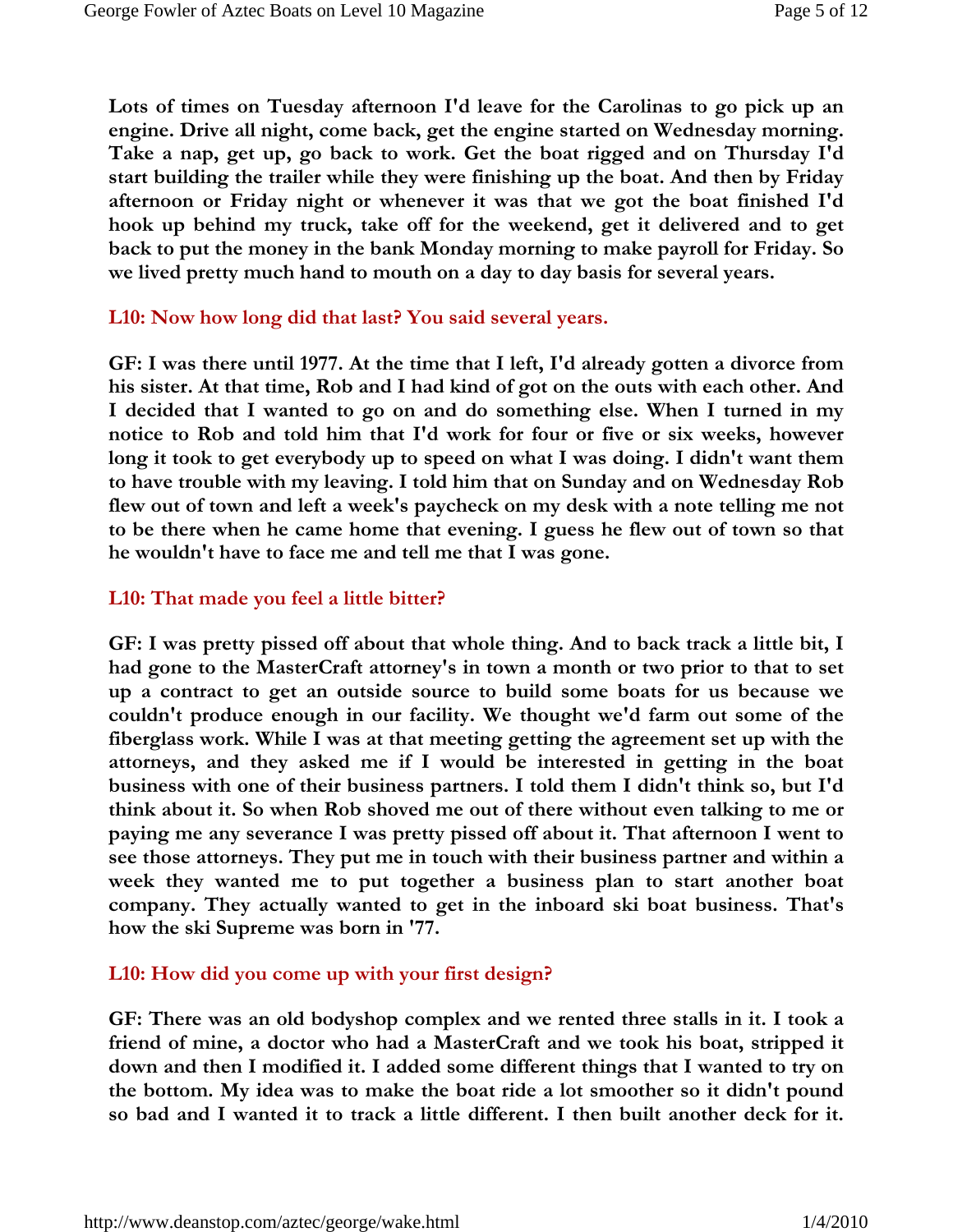**And that's kind of how Ski Supreme started. At the time or shortly thereafter we got that started and got producing boats. Then Rob sued me personally and sued Ski Supreme and my partners and everybody. That went on for about 18 or 20 months. Essentially him accusing me of copying the MasterCraft and stealing all of his trade secrets.** 

## **L10: OK, so they sue you guys. Did it stop production?**

**GF: No. We didn't stop production but we were starting to do real well. When I built the Ski Supreme I put a lot of innovations onto this boat. I already had decided that we would probably not do as much of the tournament scene and we would go after the more recreational buyer being that the market is much broader there. I wanted to start putting in creature comforts to make it more appealing. We put on a swim platform and pads on the inside and basically dressed the boat up. The changes I made to the bottom of the running surface made it run better, run smoother. So, overall we had a very nice boat.** 

#### **L10: What was the name of that first model?**

**GF: It was a Ski Supreme. It was just an 18 foot- 18 and a half foot -I don't remember just how big it was, direct drive, inboard standard.** 

#### **L10: What type of power?**

**GF: I had established a relationship with Paul Fletcher and Chuck Thurman at Pleasurecraft (PCM) when I was at MasterCraft. So I used the PCM pretty much all the time until this year.** 

#### **L10: How long was your involvement with Ski Supreme?**

**GF: I started it in '77 and it lasted until January of '80 when my two partners, after the lawsuit decided that they wanted out of the boat business. They sold it off to another fellow, and he and I couldn't really come to any kind of terms that were acceptable. So I finally decided to leave in January of '80.** 

#### **L10: What's next on your agenda?**

**GF: I left and I took my \$25,000 and started Supra in February of '80. At that time, when I started Supra, we were going to make a real recreational inboard ski boat. A cross between maybe a Sea Ray and a Ski Supreme or a MasterCraft.** 

#### **L10: Now where was this at? In Tennessee still?**

**GF: In Tennessee. Right outside of Maryville, a little town called Greenback.**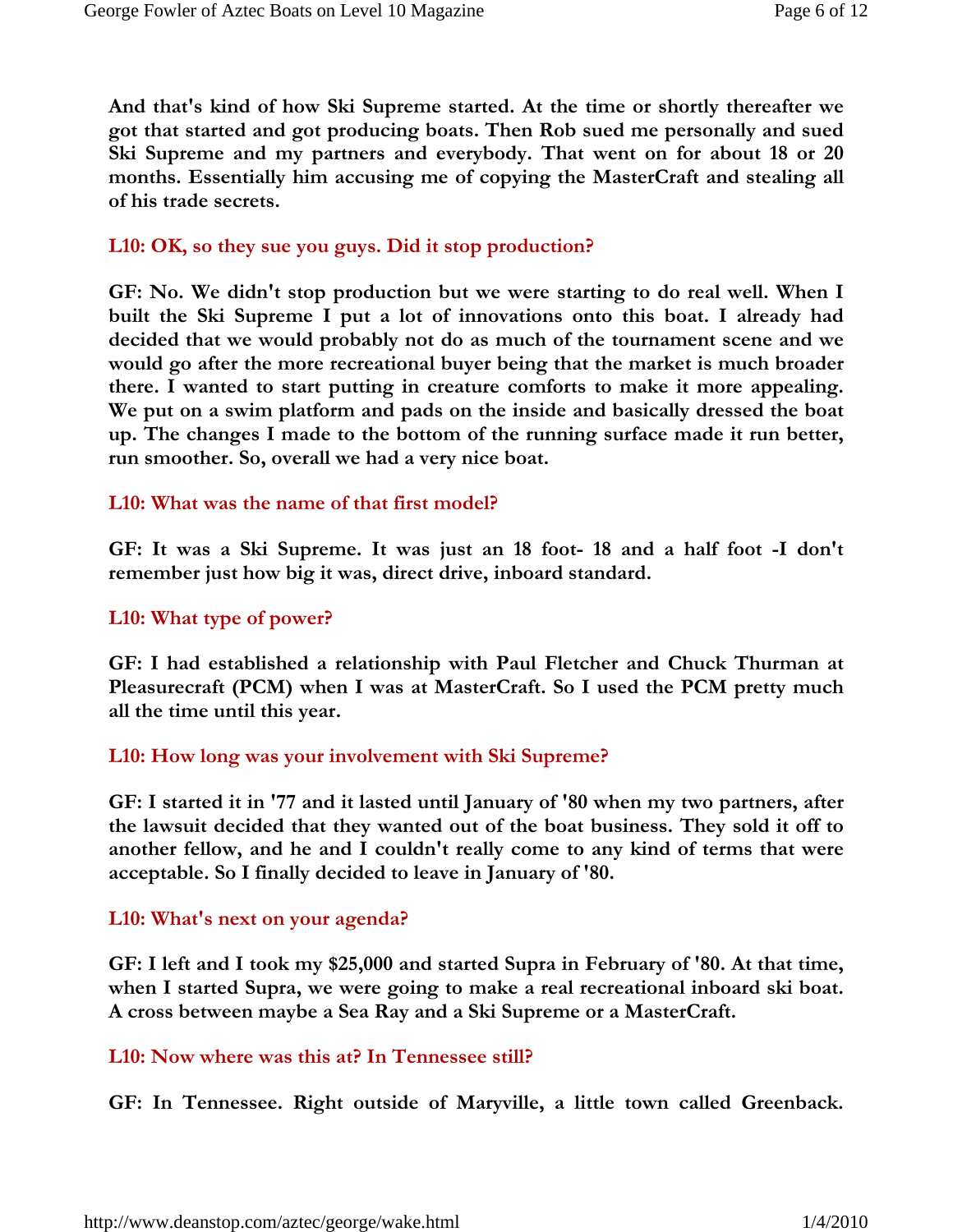**MasterCraft was in Maryville. One of the little communities outside of it was Louisville, that's where Ski Supreme was. And then a little to the south of where MasterCraft was Greenback. I rented an old farmer's co-op warehouse where they stored fertilizer. I started Supra there.** 

## **L10: Now you had no partners at that time?**

**GF: No. I didn't have any partners. In '80 we were in another recession, big time. I liked that because if you try to get in a business when everything's running hard, it's like trying to get on a merry-go-round at full speed. It's hard to grab it and jump fast enough. So I felt that the best time would be to start in a real down economic situation so when the economy got better we could grow with the economy. So we started. We built a wide, high sided, fat looking boat. And it was a closed bow. We made three models of that boat by just changing the windshield style.** 

#### **L10: What was the first model?**

**GF: It was Supra. One was called the Sport. One was called the Star. And the other one was called the Beast. In the Beast we put a big 454 in there. The side windows was what we changed on the windshield to make them look different. And of course the graphic name on it. We kind of broke new ground with this fat model. We even advertised it as just a family run-about and ski boat. After the lawsuit with Rob Shirley and MasterCraft I couldn't afford to retain an attorney for somebody coming after me again. So I went off in the southern area where CorrectCraft and MasterCraft and these other guys wouldn't even think at all. I wanted to get established before I did anything to invade their territory. So we started with this fat thing. They all laughed at it. But the people that still have them love them. The old ones.** 

# **L10: They're almost reminiscent of the boat that's now known as the Supra Launch, aren't they?**

**GF: Yeah, they sure are. They were all closed bows. So in '83 we cut the front of the boat out and made a bow rider.** 

# **L10: Now that was the first example -**

**GF: We called it the Supra Rider. And it was the first open bow inboard family ski boat at the time.** 

# **L10: The first inboard open bow?**

**GF: Yes. A friend of mine had a Sea Ray open bow. I sat and watched him and his**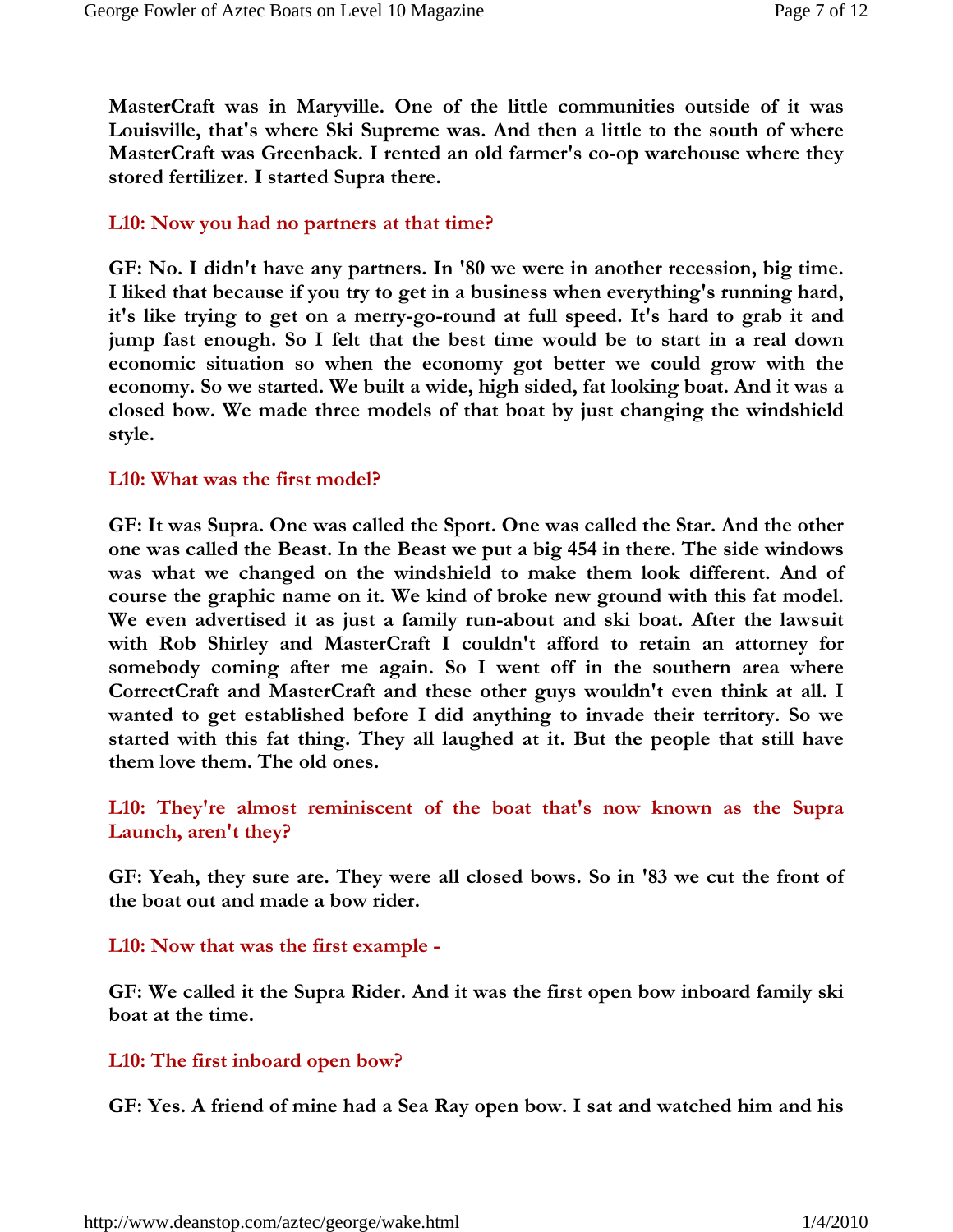**family for two weekends using their bow ridge. And I thought, "Well, this makes good sense. We can waterski with the rope on the tow line.** 

**Everybody's got to get up in the front, out of the rear seat, so we'll just open the bow up. It'll work and we'll make this open bow and families can still have a ski boat, and high sides will make everyone with kids feel safer. We were all comfortable with that so we went that way.** 

## **L10: What was the market response?**

**GF: Oh, it was real good. The biggest thing that I did different was that I didn't really make it a true walk through like you would see in a Sea Ray or in a lot of the boats today. I made a padded "playpen" area up in the front so that I could use the room that the walkthrough takes up for storage. I built in a cooler and made storage underneath the bow area. My goal was - is still - to make a smoother riding direct drive inboard ski boat with lots of room to put all your towels, pocketbooks and stuff.** 

## **L10: Still exists today?**

**GF: Still exists today. I still use it. I'm using it at Aztec. I still believe in it. Most people that have ever had one with a playpen in it really like it. It is different but it works good and it makes a lot of storage.** 

# **L10: How long did you stay with Supra?**

**GF: Supra lasted 'til about 1990, when I took it public. In the meantime, after '83 we did the open bow. Then I was working on the Comp TS6M. I was ready to enter the hard-core tournament waterski market with MasterCraft and CorrectCraft with a true ski boat. So we introduced the Comp TS6M. In 1987, we pulled the World Championships in London with it. We pulled three Would Cups with it. We pulled three or four European Championships with it. We took it to Russia before the Iron Curtain came down and pulled the European Championships over there. So we were doing real well with the Comp TS6M. I'd also made a longer, narrower, 21-foot Mariah open and closed bow. Then I made a Saltare 23 footer.** 

**L10: Now the Mariah eventually became it's own boat company?** 

**GF: Yeah, Mariah boat company - I was building that Mariah model and they were going to be in the IO business and they called me and wrote me a letter and asked if they could use my name. I said go ahead, it won't bother me, as long as you stay out of the inboard business, I'll stay out of the IO business.**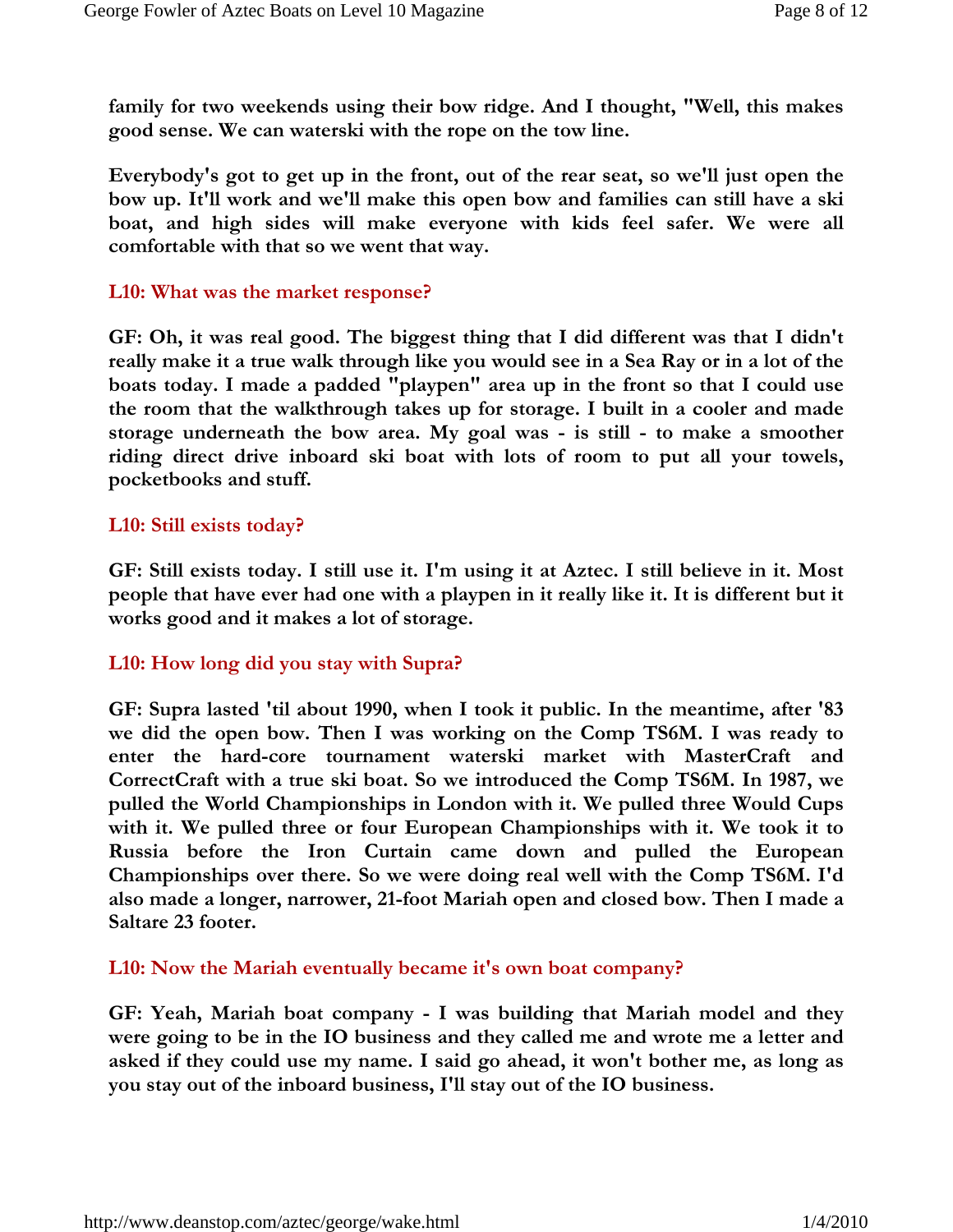# **L10: Well, they've kept their promise.**

**GF: Yeah, they have. They have. Then I built the 23 footer in an open and closed model. Then in 1987 we had a dealer meeting in Calloway Gardens, Georgia. We took two V-drives, open and closed. We put the V-drives in the 23-foot model and took two prototypes to the dealer meeting.** 

# **L10: V-drives were not that common in those days.**

**GF: No. I'm not saying there weren't any V-drives, but there wasn't any in the waterski business. The V-drives have been around for years and years. Anyway, we took the V-drive to Calloway and the dealers liked it. The company was growing as fast as I could handle it.** 

# **L10: when did you decide to take it public?**

**GF: In '90. We never really finished developing the V-drive because I wanted it to be a 60-mile per hour boat. We were at 58 miles per hour and I was looking for two or three more. I really didn't have enough time and resources to finalize that boat. In '88 I got worried about the economy, by that time we had grown to doing in 1989, eight boats a day.** 

# **L10: So you were producing a fair number of boats?**

**GF: Yeah. We produced seventeen hundred and sixty boats that year, but I knew the economy was about to take a flop. And I knew I didn't have enough cash reserves to get us through the big recession that was coming. I decided to take the company public after failing to raise any interest from acquisition brokers. When we went public we raised some money and got things going but shortly after that our chief investment bank sustained some losses in the marine industry and started tightening up on us. Finally, they pulled our loan and said that we were in a distressed industry, that we were a high risk company.** 

**And to back track a little bit, while I was at Supra, I had started Moomba in a friend of mine's garage. I knew someday I was going to have to sell Supra off, so I was going to start Moomba and it was going to be my retirement project for me and my son, David. We were going to build this economic line of boats. Simple, inexpensive, keep the company small. This really never happened because I was forced to merge all of my companies into one when we went public with Supra. It was done so I wouldn't have a conflict of interest. Of course, I never got paid for any of that so I was down to nothing.** 

# **L10: The bank forced your company into receivership?**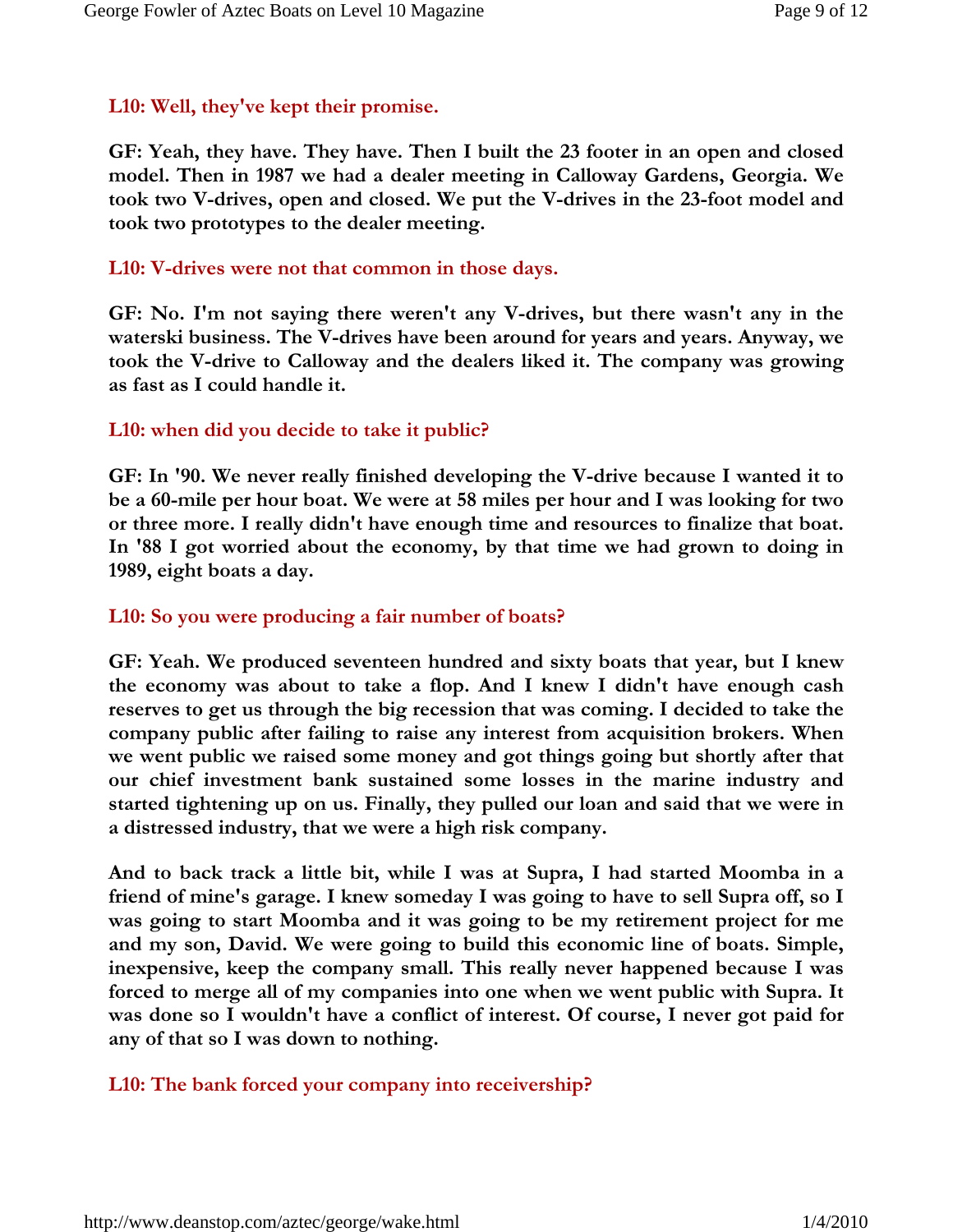**GF: They told us that we really needed to go bankrupt or liquidate. So we decided to liquidate our inventory and pay the bank. Well, we did that. But the problem is, when you liquidate like that you've actually just given away your profit just to liquidate. You end up not owing the bank, but losing all of that profit. After that it was back to the day to day, trying to find some more investors. Then we merged with another company that was a marine related company to get listed on NASDAQ. So we went through that process. But in the meantime, the investment bankers out of Denver were slowly but surely taking over, taking charge. Bottom line is, the company became insolvent in '94, early '94.** 

#### **L10: So that was the end of your involvement?**

**GF: That was the end of my involvement. At one time, for about three weeks, my stock was worth a little over fifteen million. At the end, it was worthless. So I essentially left. I lost my house and lost my boat, my everything. And left with my furniture.** 

## **L10: Heartbreak?**

**GF: Heartbreak. So I went to Florida to lick my wounds and to rest because I was just absolutely wore out from three or four years of this constant battle over going public and going through the process and traveling around the country for the company. Over the next nine months I worked with Paul Fletcher at Iruette Marine and with Bob Jessen and Roger Cruiser at Ski Brendella. Eventually I went to Nashville. I just hung out in Nashville with a friend of mine named Gordy McKelvy. He used to be a Supra dealer for me and we were good friends. I stayed at his house putting another boat company idea together. I did some drawings and did some research. We put a whole prospectus together, but we never really could find suitable partners.** 

#### **L10: What's next?**

**GF: I went to the Chicago boat show, looking around and I met a guy named Bob Smith who owned Sea Sprite and some other companies. He was also wanting to get into the inboard ski boat business. He offered me a job under the pretense that he either wanted to buy an existing company or start a new one. My preference was to start a new one. His preference was, and he had the money, to buy Supra.** 

#### **L10: What year are we at now?**

**GF: '96, somewhere in there where I went to work for Bob Smith. I worked up at the Sea Sprite factory for a while until he finally got around to buying Supra. When I got to Supra, I really thought that I was going to be the general manager. That's what had been alluded to me. Actually, what they really wanted me to do was to**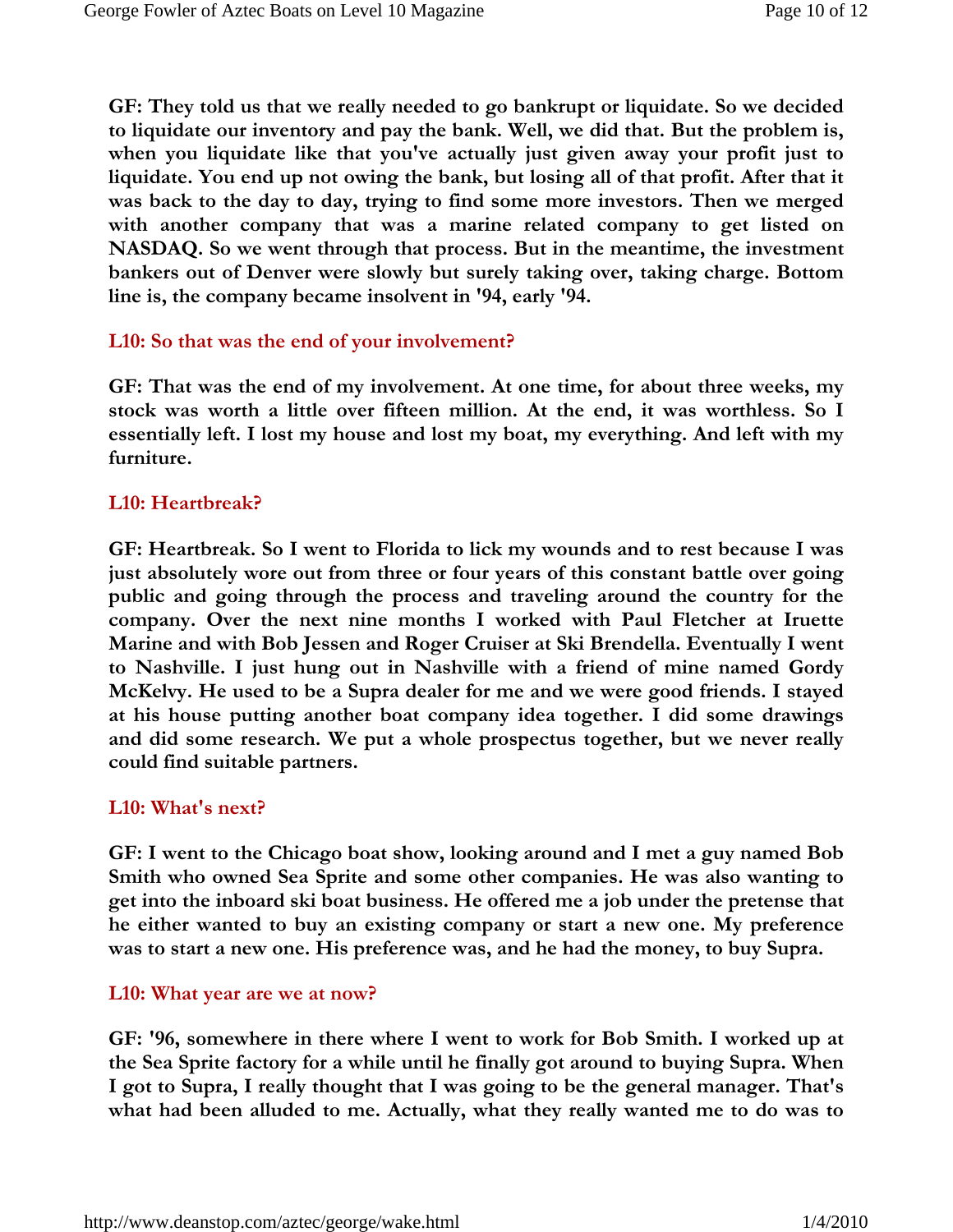**sell the boats that were in inventory in the field. It didn't work. I left.** 

# **L10: So things weren't so smooth?**

**GF: That's right. Later I go to dinner with a friend of mine that had been my chief financial officer at Supra years earlier. He said he had some friends that would like to be in the boat business. Because there was just a lot of boat business manufacturing in and around the Knoxville area. And so I said, well, that's fine. Why don't you do whatever you got to do. I'm open to do whatever. And so I told them to go ahead and get it set up. That I had too much contingent liability because Supra and the public company of (Aspen Marine Group) were in bankruptcy. I said I don't want any ownership because I've got this public company lawsuit going on.** 

# **L10: So how do you meet the guys at Viper?**

**GF: Originally, a friend of mine who had been my chief financial officer at Supra years earlier mentioned that he had some friends that would like to be in the boat business. Well, these guys got some partners together and we started the Aztec company. They had their own business plan put together, how they wanted to do it. I was doing the boat, getting things set up. And little by little, their business plan was different from where I thought we really ought to be going. Their investors got sour on the thing, and they sold it off to some other investors. And then they didn't want to see it through either. So a friend of mine called a businessman, Charles Luna in Mountain Home, who owned Viper Boats. He was looking to do an acquisition. So he bought Aztec Marine last December and moved us out to Mountain Home, Arkansas into the bass boat plant where they built Viper Boats.** 

# **L10: What's your position at the company?**

**GF: I'm the ski boat division manager.** 

# **L10: When was it decided that Aztec would enter the wakeboarding market?**

**GF: Well, it came on pretty quick. I'd been watching it develop and I became convinced that it was going to be big. The first thing I did was start with a tower design with a built-in bimini top. We fit it to our open bow and began our entry into the wakeboard business. I'm real excited about wakeboarding. I've always wanted to be on the recreational, family boat side of boating, rather than being in the tournament market end of it. Wakeboarding fits this style. Coming down to the LTen boat test and being around a lot of really good wakeboarders has been very educational for me. I believe it'll help me improve our boat and its wake performance.**